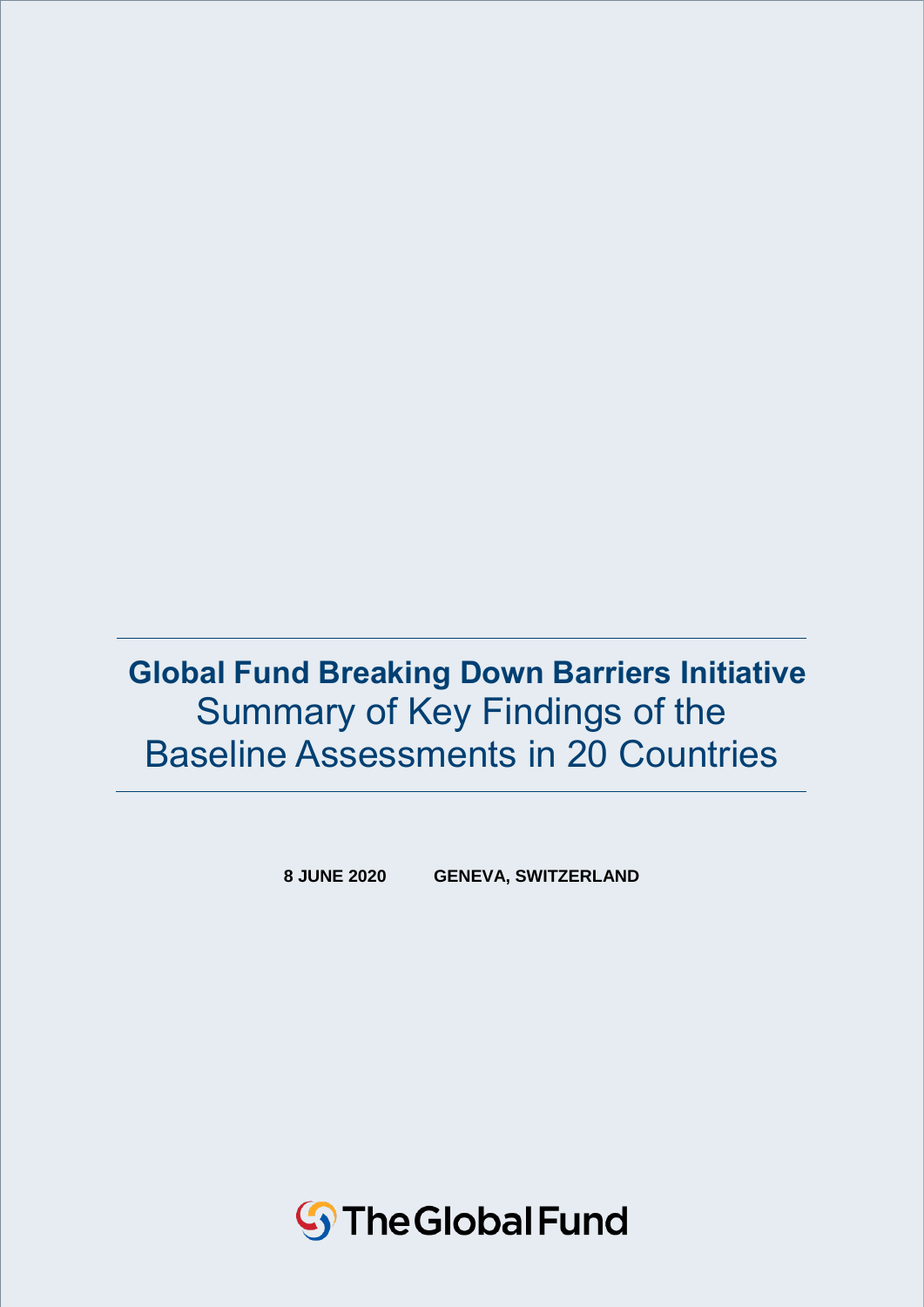#### **Disclaimer**

Toward the operationalization of Strategic Objective 3(a) of the Global Fund Strategy, *Investing to End Epidemics, 2017-2022*, this paper was commissioned by the Global Fund to Fight AIDS, TB and Malaria (Global Fund). It presents, as a working draft for reflection and discussion with country stakeholders and technical partners, findings of research relevant to reducing human rights-related barriers to HIV, TB and malaria services and implementing a comprehensive programmatic response to such barriers. The views expressed in this paper do not necessarily reflect the views of the Global Fund.

#### **Acknowledgement**

With regard to the research and writing of this report, the Global Fund would like to acknowledge the work of Dr. Joanne Csete of the Mailman School of Public Health at Columbia University.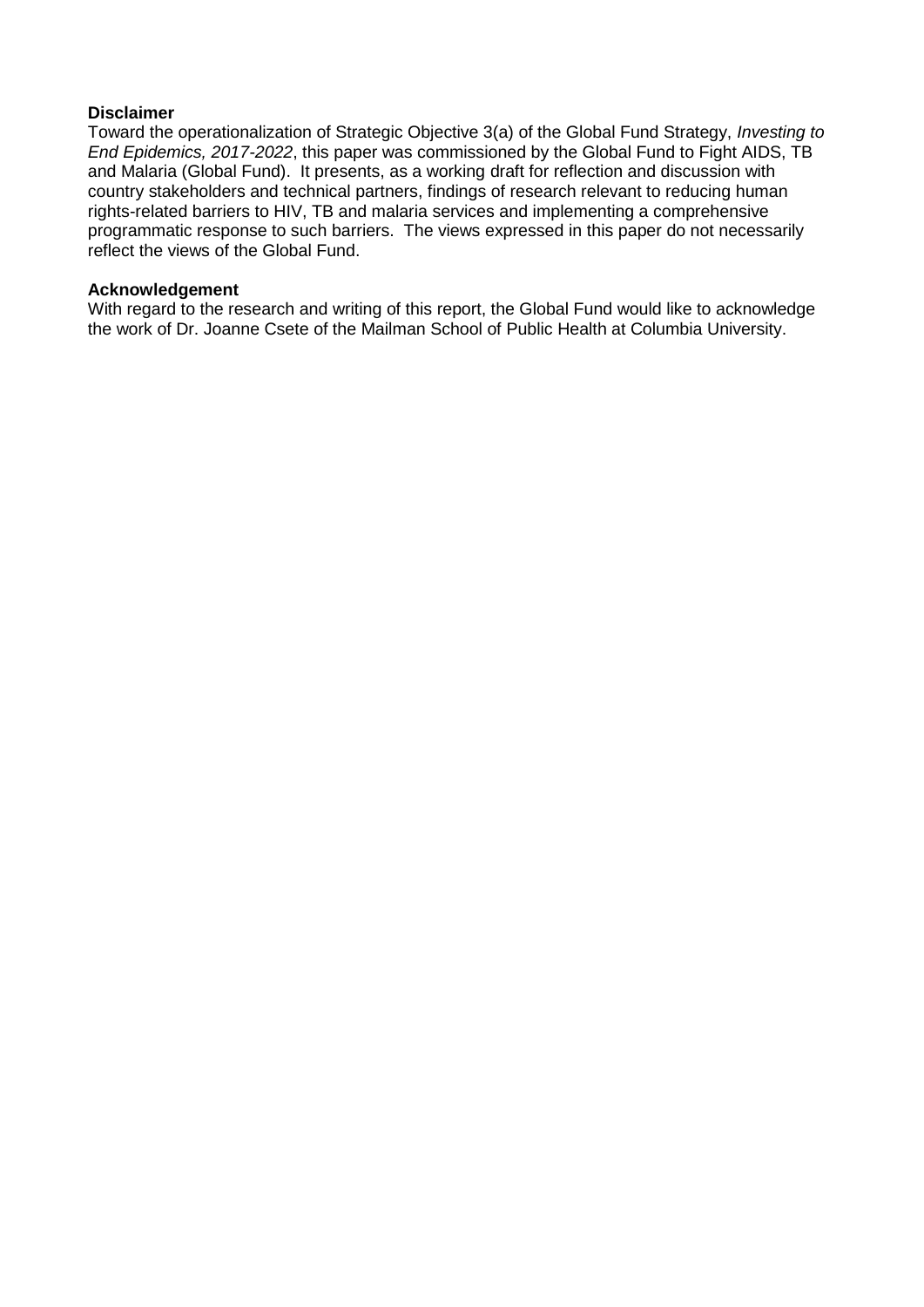# Table of Contents

| 1.  | Introduction                                                                                                                                                                                             | 5  |
|-----|----------------------------------------------------------------------------------------------------------------------------------------------------------------------------------------------------------|----|
| 2.  | Objectives and Methods of the Baseline<br><b>Assessments</b>                                                                                                                                             | 5  |
| 3.  | Data Analysis and Preparation of Assessment<br>Reports                                                                                                                                                   | 7  |
| 4.  | Findings of the Baseline Assessments                                                                                                                                                                     | 8  |
|     | Cross-cutting findings                                                                                                                                                                                   |    |
| 4.1 | Barriers to health services are many and severe.                                                                                                                                                         |    |
| 4.2 | There is high intersectionality of barriers to health services.                                                                                                                                          |    |
| 4.3 | Programs to address human rights-related barriers exist but are small, inadequately<br>supported, not coordinated and not evaluated.                                                                     |    |
| 4.4 | Programs to remove human rights-related barriers to services are not sufficiently<br>integrated into or linked to the prevention, treatment and key population programming<br>they are meant to support. |    |
| 4.5 | Capacity of and support for key population-led organizations is insufficient.                                                                                                                            |    |
| 4.6 | There is need for adequate support to and roll out of increased monitoring and<br>evaluation efforts.                                                                                                    |    |
| 4.7 | Costs for comprehensive programs are not being met.                                                                                                                                                      |    |
| 4.8 | The range of donors available to support programs is limited.                                                                                                                                            |    |
| 5.  | Findings Related to Particular Program Areas                                                                                                                                                             | 11 |
| 5.1 | One-off activities are inadequate to lead to sustained change or to create local cadres<br>of expertise.                                                                                                 |    |
| 5.2 | There is lack of sufficient attention to barriers in prisons and other closed settings.                                                                                                                  |    |

- 5.3 Members of key populations do not have sufficient access to justice.
- 5.4 Gender inequality and gender-based violence that lead to vulnerability to HIV, TB and malaria are not being sufficiently addressed.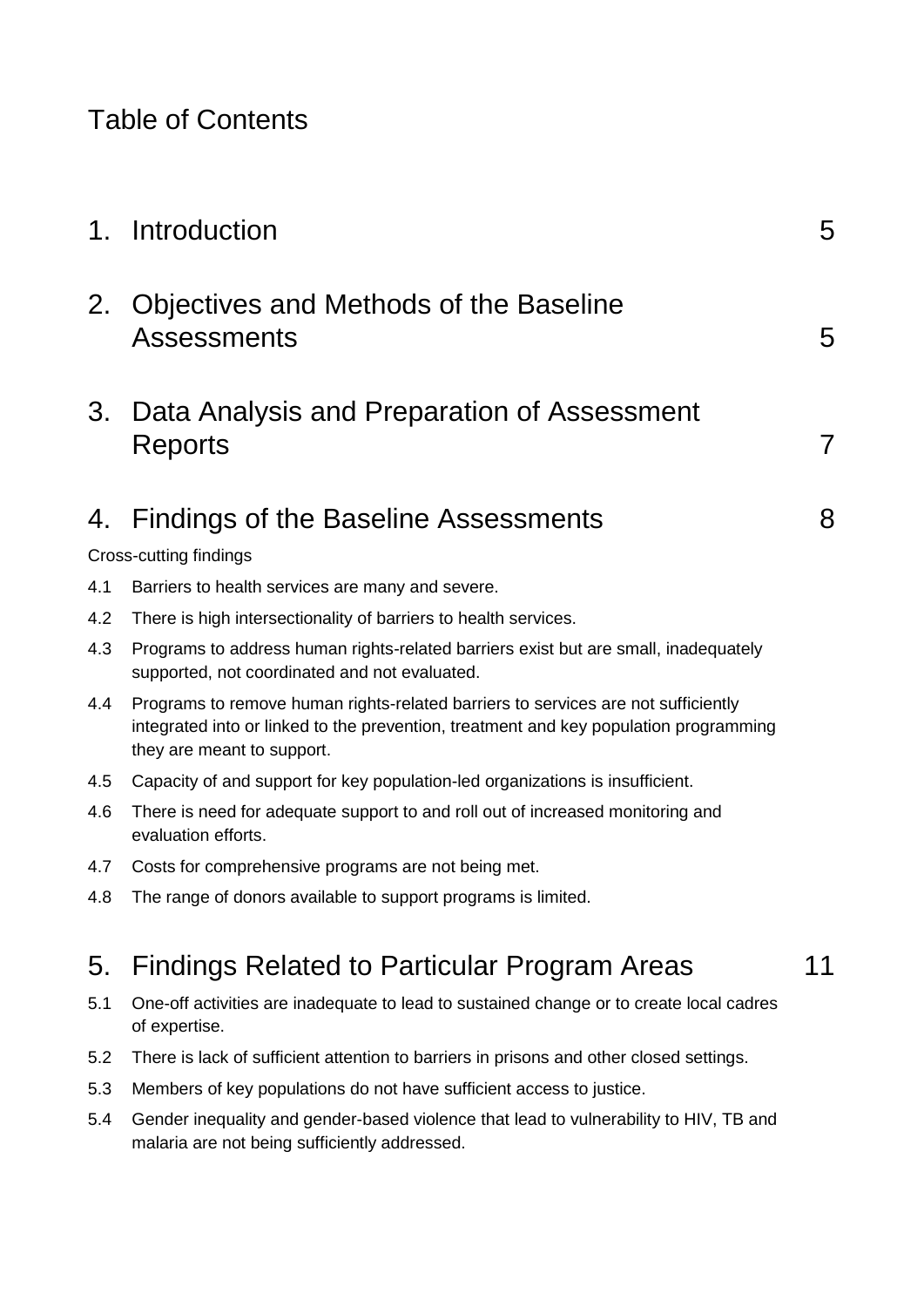- 5.5 There is insufficient attention to and understanding of human rights-related barriers to TB services.
- 5.6 The understanding of human rights-related barriers to malaria services is in its earliest phase.

| 6. Limitations of the Baseline Assessments | 13 |
|--------------------------------------------|----|
|--------------------------------------------|----|

## 7. Conclusion 14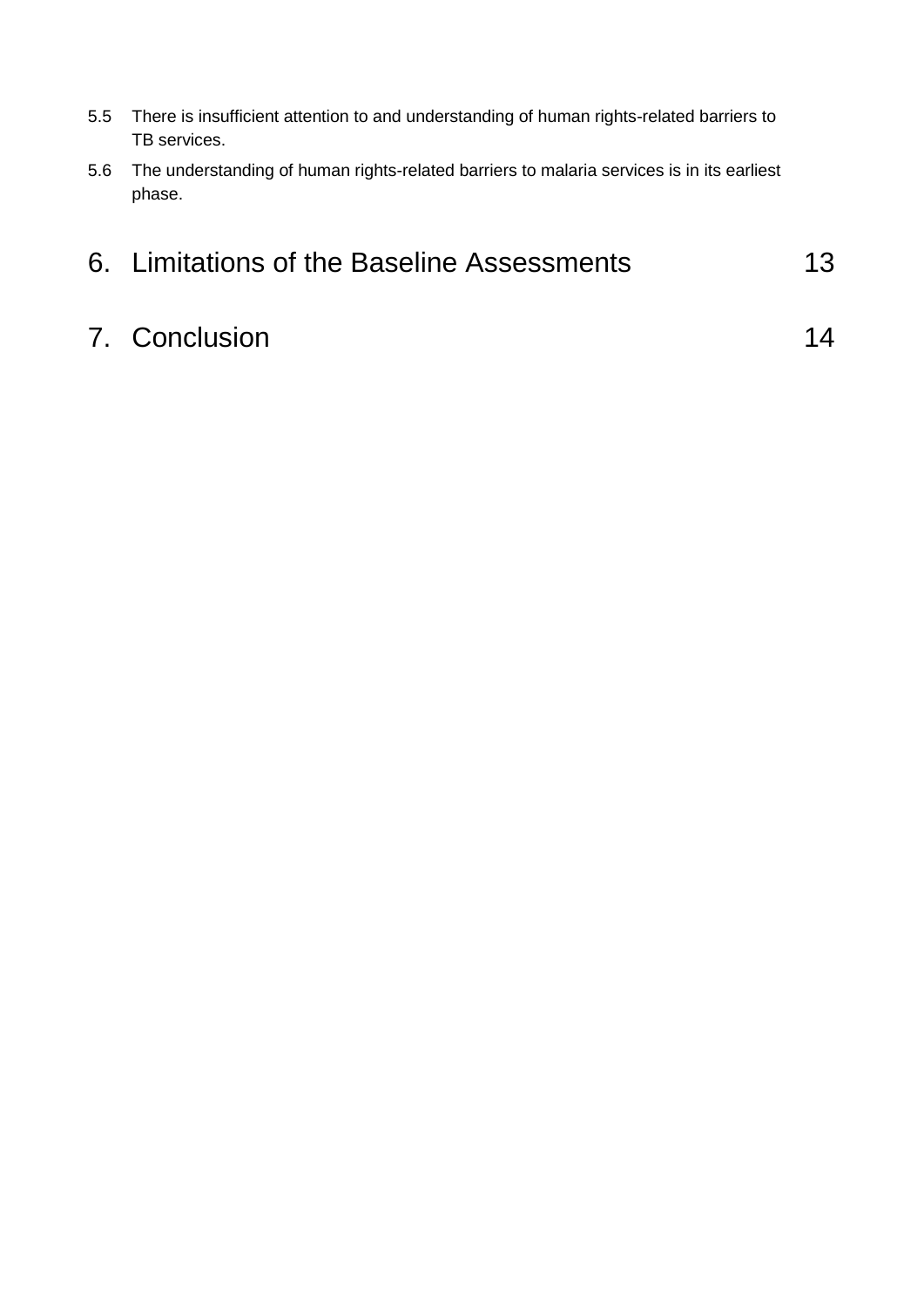### 1. Introduction

As part of its strategy *Investing to End Epidemics, 2017-2022*, the Global Fund to Fight AIDS, TB and Malaria has joined with country stakeholders, technical partners and other donors in efforts to expand investment in programs to remove human rights-related barriers to HIV, TB and malaria services. It has done so because it recognizes that these programs are an essential means by which to increase the effectiveness of Global Fund grants as they help to ensure that health services reach those most affected by the three diseases. Strategic Objective 3 of the strategy commits the Global Fund to "introduce and scale up programs that remove human rights barriers to accessing HIV, TB and malaria services". 1

As part of attaining that objective, the Global Fund has undertaken an ambitious initiative, *Breaking Down Barriers*, to dramatically scale up programs to remove human rights-related barriers to HIV, TB and malaria services. Through *Breaking Down Barriers*, the Global Fund is providing intensive support to 20 countries<sup>2</sup> where needs, opportunities, capacities and partnerships provide real possibilities for scale-up that will result in important gains for the health of those affected. This support has taken the forms of: (a) provision of significant additional, so called matching funds for programs to remove human rights-related barriers; (b) implementation of baseline assessments of such barriers and existing programs to reduce them; (c) multi-stakeholder meetings in country to review the baseline assessments and develop and fund jointly a comprehensive national response to the barriers; (d) support in the development of multi-year, country-owned plans or strategies to reduce human rights-related barriers to services; and (e) follow-up studies to assess impact of scale-up.

The 20 countries in the initiative range across Global Fund regions and include high impact countries, challenging operating environments, countries nearing transition, countries with concentrated epidemics, and countries that are part of efforts to scale up programs for women and girls and address gender-related barriers to services. A list of the countries and the disease focus of the baseline assessments in each one is found in the Table provided below.

The purpose of this paper is to summarize the results of the baseline assessments that were conducted in 19 of the 20 countries from 2017 to 2019 (the Kenya assessment is expected to be finalized soon) and provided the basis for further planning and implementation of comprehensive responses to human rights-related barriers to HIV, TB and malaria services.

### 2. Objectives and Methods of the Baseline Assessments

The objectives of the baseline assessment were to:

- Identify the key human rights-related barriers to HIV, and in some cases TB and malaria services in each country (see Table below)
- Describe recent or existing programmes to reduce such barriers, among other things, to provide a reference point against which the impact of scaled-up programs can be measured at later stages
- Indicate what a comprehensive response to existing barriers would comprise in terms of the types of programmes, their coverage and costs; and
- Identify the opportunities to bring these to scale over the period of the Global Fund's 2017- 2022 strategy.

<sup>-</sup><sup>1</sup> The Global Fund Strategy 2017-2022: Investing to End Epidemics. GF/B35/02

<sup>2</sup> Benin, Botswana, Cameroon, Democratic Republic of Congo (province-level), Cote d'Ivoire, Ghana, Honduras, Indonesia (selected cities), Jamaica, Kenya, Kyrgyzstan, Nepal, Mozambique, Philippines, Senegal, Sierra Leone, South Africa, Tunisia, Uganda, Ukraine.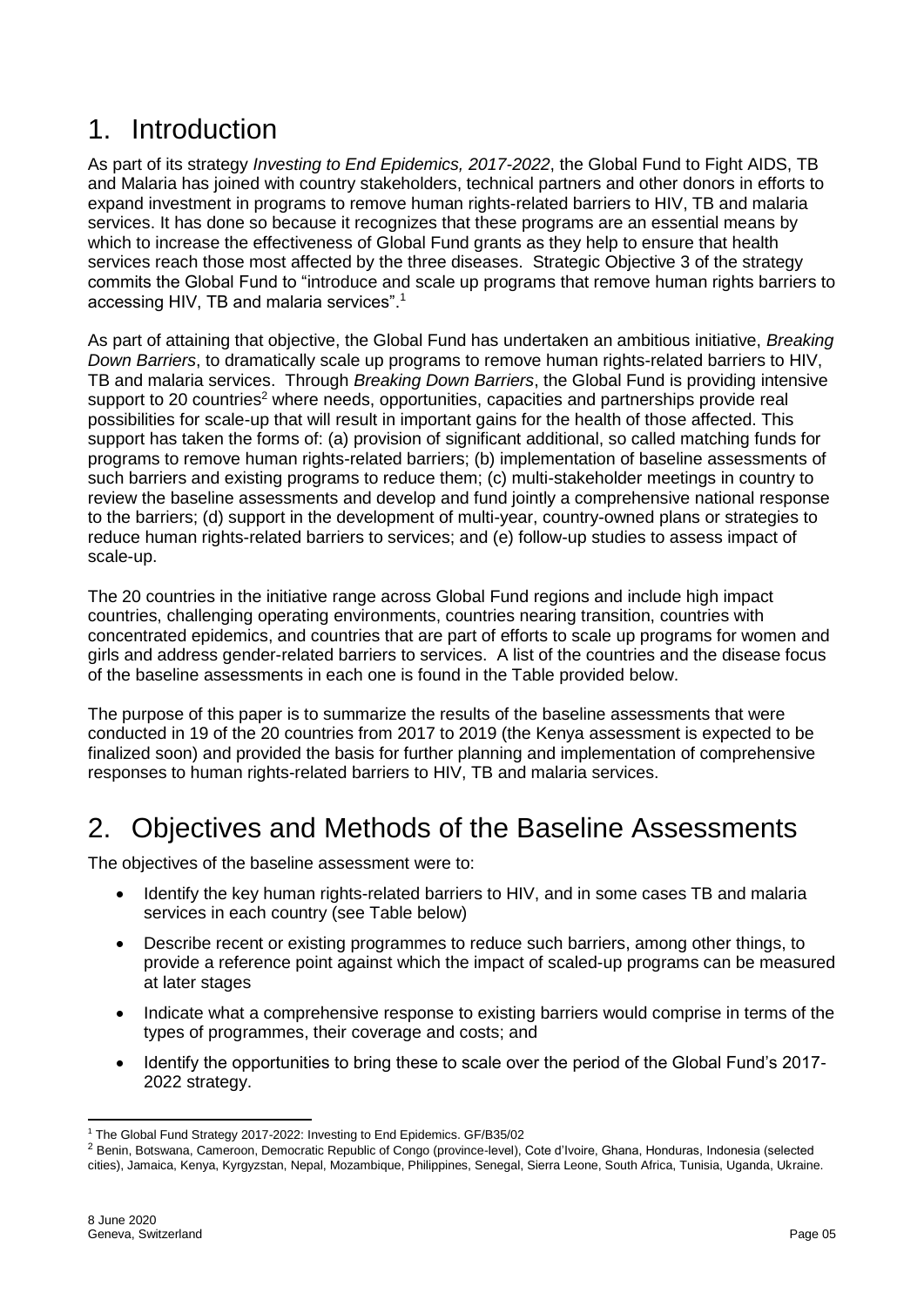Human rights-related barriers to health services encompass a wide range of factors. To guide the assessments, the Global Fund stipulated that the baseline studies focus particularly on categories of barriers that have been demonstrated empirically to be important in undermining access to services, particularly for HIV and TB. These include:

- Stigma and discrimination, including that based on health status or disability, as well as based on social or legal status, age, gender, sexual orientation and gender identity, engagement in sex work or drug use, and immigration/refugee status.
- Gender inequality and gender-based violence
- Punitive policies, practices, laws and law enforcement that may undermine access to health services; and
- Poverty and economic and social inequality that increase health risks.

In outlining the program areas that should be the focus of the baseline studies, the Global Fund aligned itself with countries and partners (for HIV, UNAIDS and governments in terms of programs which countries committed to implement in the *Political Declarations on HIV and AIDS, 2011 and*  2016, and for TB and malaria, consultations with the TB and malaria experts and communities)<sup>3</sup>. For HIV, these program areas comprise:

- Programs to reduce HIV-related stigma and discrimination
- Programs to train health care workers on human rights and ethics related to HIV
- Programs to sensitize lawmakers and law enforcement agents
- Programs to provide legal literacy ("know your rights")
- Programs to provide HIV-related legal services
- Programs to monitor and reform laws, regulations and policies related to HIV, and
- Programs to reduce discrimination against women and girls in the context of HIV.

For tuberculosis, the program areas guiding the assessment include the seven programs noted above for HIV. These are also deemed relevant in reducing human rights-related barriers to TB services: Other programs relevant to TB include:

- Programs that protect confidentiality and privacy in TB services
- Programs that mobilize and empower TB patient and community groups, and
- Programs to improve TB services in prisons and other closed settings.

For malaria, which is an area in which human rights-based barriers are only beginning to be studied and understood, program areas included, at the time of the baseline assessments:

- Assessing and addressing gender-related barriers to services
- Programs to reduce barriers faced by refugees, migrants and other mobile populations strengthening community participation and participation of affected persons in service delivery; and
- Improving services in prisons and closed settings.

<sup>-</sup><sup>3</sup> *Seven Key Programmes to Address Stigma and Discrimination and Increase Access to Justice,* UNAIDS/JC2339E (English original, May 2012); ISBN: 978-92-9173-962-2. See also *Political Declarations on HIV/AIDS*, 2011 and 2016. For TB and malaria, see the Global Fund Technical Briefs on Human Rights, TB and Malaria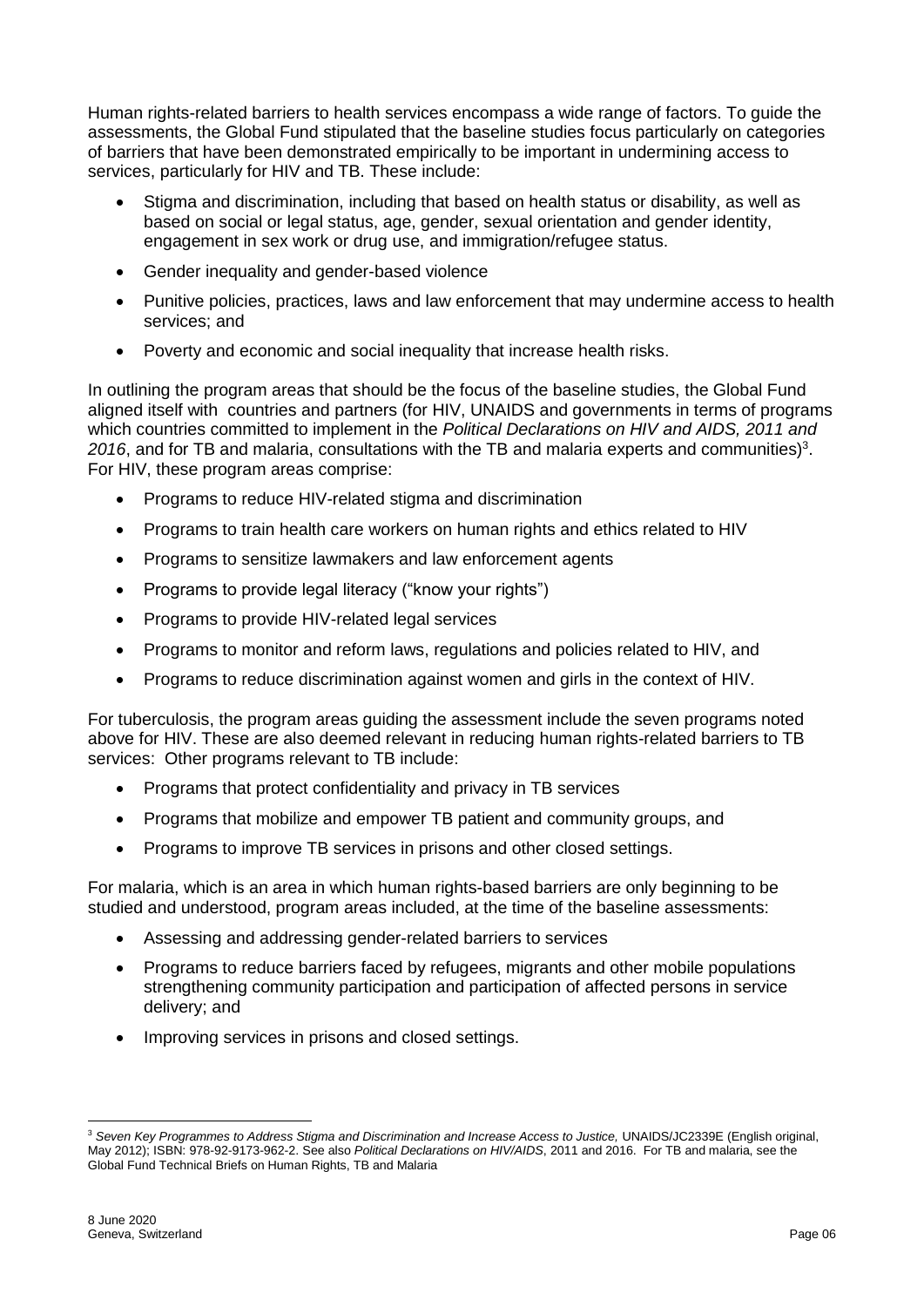The Global Fund selected, through a competitive process, four research groups to conduct the baseline assessments.<sup>4</sup> These research groups comprised academic experts, research-oriented NGOs and consulting firms. Each group worked in a subset of countries for which it had experience, contacts and language expertise. A steering group of independent experts was convened to advise on methods and procedures for the assessments. Members of the steering group, the four research teams and Global Fund staff met in November 2016 to agree on the main lines of methods and enquiry for the baseline assessments to ensure as much comparability as possible.

As of end 2019, baseline assessments have been conducted in all 20 countries in the *Breaking Down Barriers* initiative (in Kenya, the report of the baseline assessment is being finalized and has not yet been disseminated). It was decided that assessments would investigate HIV-related barriers and programs in all 20 countries, would assess TB-related barriers in 13 countries, and would assess malaria-related barriers in 2 countries. See Table 1 for the disease focus of each assessment. The methods used in all assessments were as follows:

- Desk review of scholarly and "grey" literature, including NGO and government reports, on human rights-related barriers to health services and existing programs to remove such barriers. Desk reviews often included telephone contacts and telephone interviews with key stakeholders in the country
- Preparation of in-country visits, including obtaining, where needed, ethics approval for the assessment, contacting and engaging local collaborators, and adapting the data collection tools to ensure that context-specific information would be captured
- An in-country inception meeting to present the plan for the assessment to key stakeholders which comprise representatives from the Country Coordinating Mechanisms (CCM), government, NGOs/CBOs, technical partner representatives, academic experts, local members of the assessment team, representatives of key and vulnerable populations, and
- In-country data collection by the research team, which in most cases involved about two weeks in the country conducting key informant interviews and focus group discussions, including with members of key and vulnerable populations, program managers, policymakers, technical partners and donor representatives. The in-country period included a debriefing meeting with key stakeholders to give a general report on the data collection activities.

# 3. Data Analysis and Preparation of Assessment Reports

Baseline assessment reports used a standard format combining information from both the desk review and the in-country data collection. All reports include an executive summary, an introduction and description of methods, and for each disease a section on the nature of the epidemic and key affected populations; the nature and severity of human rights-related barriers to health services for that disease, including policy-level and legislative barriers; recent and/or existing programs to address human rights-related barriers to services, including an estimate of the costs associated with those programs; and a proposed five-year, scaled-up, costed comprehensive response to reduce the identified barriers. For this purpose, a comprehensive response is defined as programs that:

a) Comprise a set of activities that are internationally recognized as effective in reducing human rights-related barriers to health;

<sup>-</sup><sup>4</sup> The four research groups were: (1) APMG - AIDS Project Management Group; (2) HEARD - Health Economics and AIDS Research Division, University of KwaZulu Natal; (3) the ICRW Consortium - Enda Santé; International Center for Research on Women; Jamaica AIDS Support for Life; Johns Hopkins University; and (4) the JSI/USC Consortium - John Snow, Inc.; Program on Global Health and Human Rights University of Southern California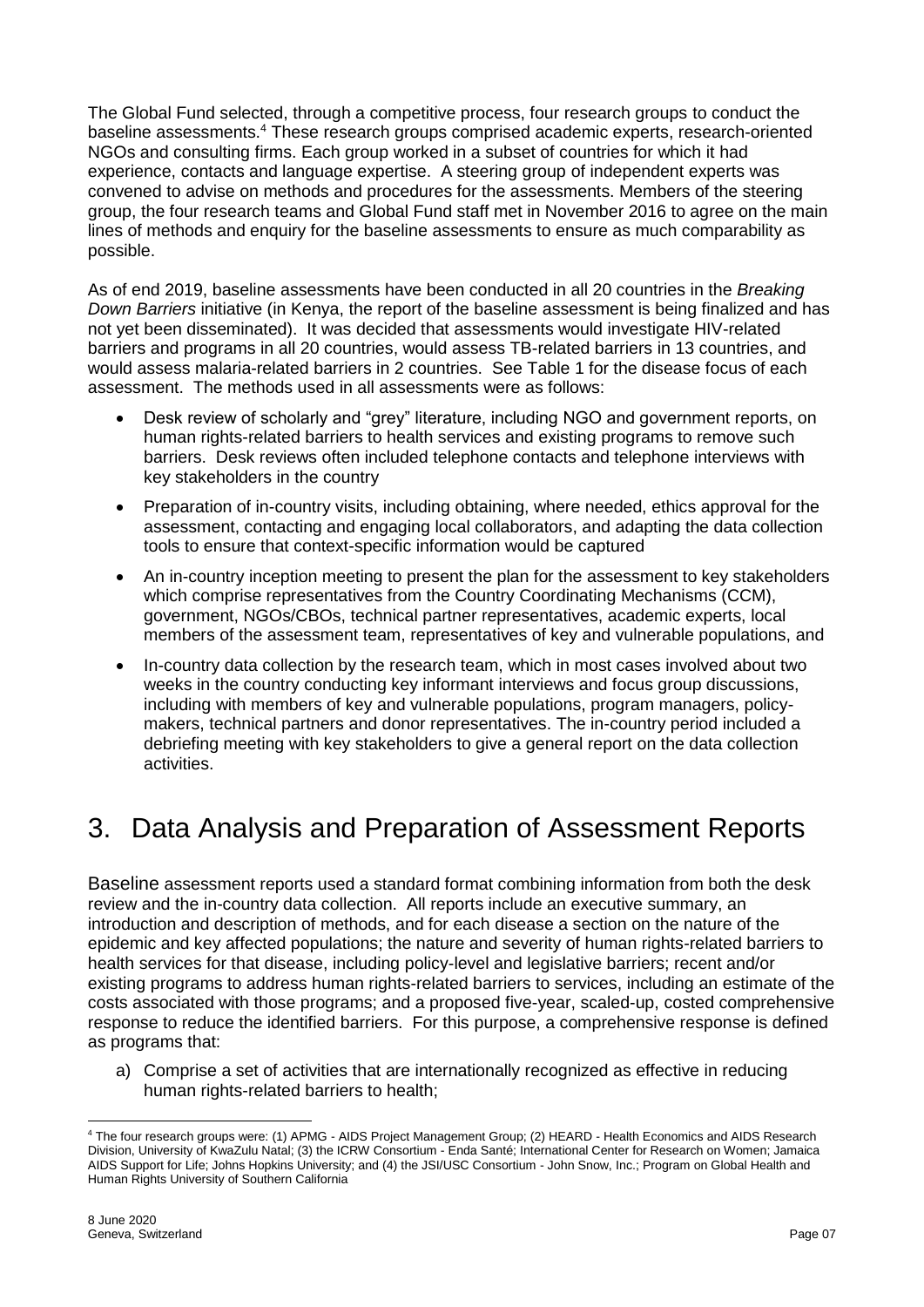- b) Are accessible or serve the majority of the estimated numbers of key and vulnerable populations affected by such barriers; and
- c) Are adequately resourced to move from non-existence or one-off/small-scale activities to a level of implementation likely to significantly reduce human rights-related barriers to services (a sustained, mutually-reinforcing, broadly protective package at scale).<sup>5</sup>

Cost estimations undertaken by the baseline assessment teams were both retrospective and prospective according to a method agreed to by the research teams and the steering group. Cost estimates of past and current programs and of the proposed comprehensive response were based on real program costs in each country to the degree that these could be provided by program managers and/or donors.

The baseline assessments were also conducted according to human rights principles. Key affected populations participated meaningfully in the in-country data collection and in ways that respected their confidentiality and endeavoured not to expose them to any security threats. All respondents gave informed consent to participate in the assessment.

### 4. Findings of the Baseline Assessments

#### **Cross-cutting findings**

Over the years there have been other assessments of human rights-related barriers to health services, especially with regard to HIV and TB, but the baseline assessments brought together for the first time critical data on all of the following elements:

- Nature, scope and severity of human rights-related barriers to relevant health services
- Populations most affected by these barriers
- Scope, cost and quality of existing programs meant to reduce these barriers
- Capacity of CCMs, government ministries, civil society, and technical partners to support implementation of programs to remove barriers; and
- Content and estimated costs of a possible comprehensive response to the barriers.

Though the 20 countries in the *Breaking Down Barriers* initiative represent all Global Fund regions and different social and political contexts, many of the baseline assessments studies share a number of observations and conclusions as follows:

#### **4.1 Barriers to health services are many and severe.**

In spite of the considerable attention that has been paid to human rights-related barriers related to HIV services for several decades, all of the baseline studies reported deeply entrenched human rights-related barriers in all of the categories of barriers outlined by the Global Fund. Stigma and discrimination related to both HIV and TB are reported to be prevalent in health services, employment, education and other domains, even where there are laws protecting people from HIVrelated discrimination. Moral judgments and harsh laws are reported to contribute to discrimination and exclusion faced by people who use drugs, sex workers, LGBT people, prisoners and former prisoners. Police practices are reported to be harsh toward key populations in nearly all of the 20 countries, whether it be abuse of men who have sex with men in police custody (e.g. in Tunisia, Cameroon and Senegal), or appropriation and use of condoms as evidence against sex workers (e.g. in Jamaica). Members of key populations fear seeking health services and are reported in many countries to have few means of access to justice. Gender inequality is a constant in the

-

<sup>5</sup> This definition of "comprehensive" was developed in consultation with the Global Fund Technical Working Group on Human Rights and Monitoring and Evaluation. Paper available on request from the Global Fund.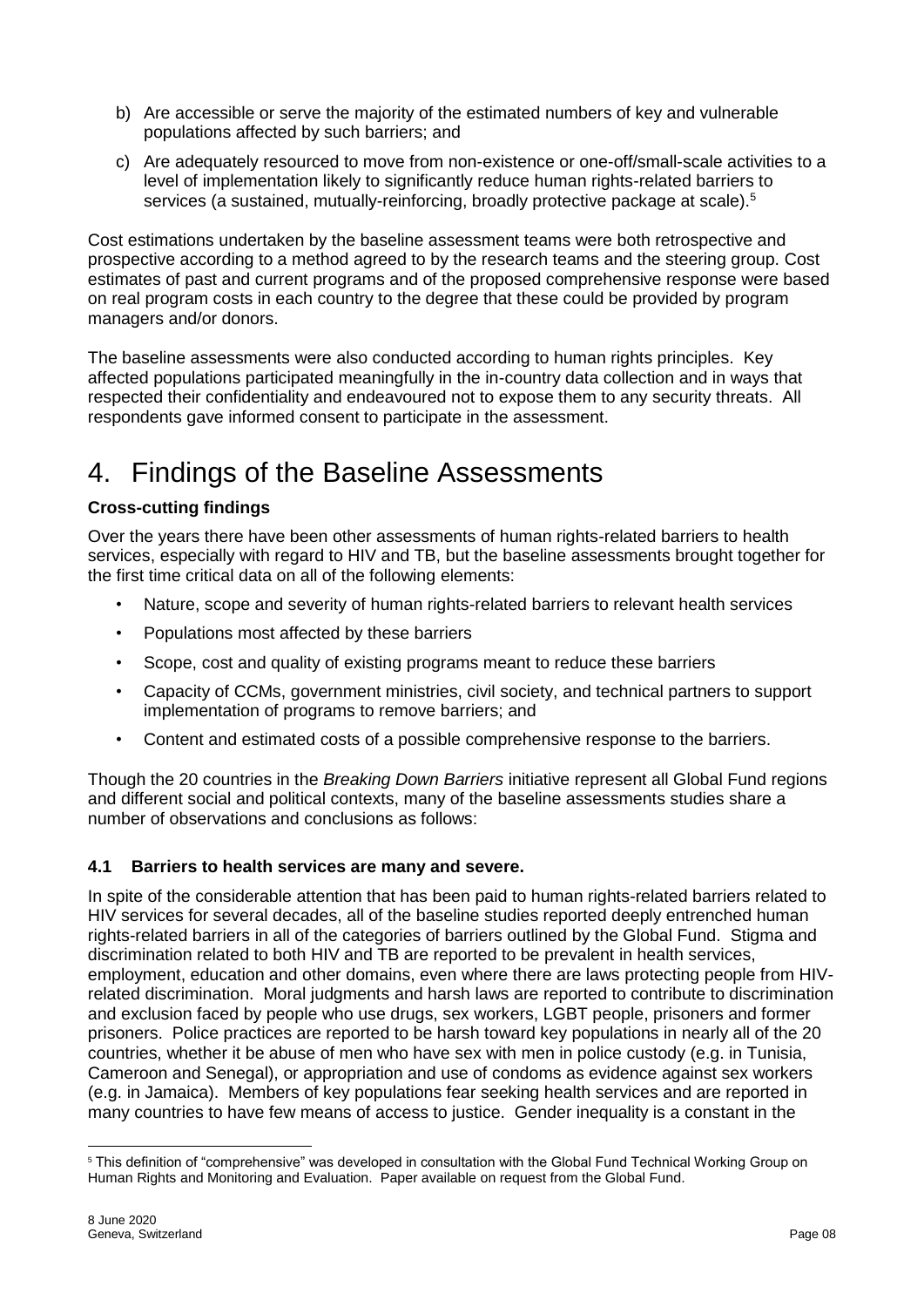countries subject to the baseline assessments, and about half of them discuss both subordination of women and girls that increases their vulnerability to infection, as well as intransigent norms of masculinity that encourage risky sexual behaviors among men and boys and discourage them from seeking health services. Several reports, (e.g. Cameroon), observed that the National Strategic Plan for HIV or TB had human rights language and implied human rights commitments, but these were not adequately budgeted for or made concrete through implemented programs. The Cameroon assessment was also one of several noting that constant pressure to attain the 90-90- 90 HIV goals articulated by UNAIDS was not well understood by health workers as something requiring attention to human rights-related barriers.

#### **4.2 There is high intersectionality of barriers to health services.**

Most of the baseline assessments highlighted the inter-relatedness of barriers faced by many of those most excluded from HIV and TB services. For example, women face gender-related discrimination, violence and disempowerment; women who use drugs face those barriers, as well as police abuse, moral judgment, incarceration, loss of custody of children and other barriers to health and social services linked to both drug use and gender. Living in poverty was reported to intersect with and exacerbate many forms of exclusion and discrimination, and impeded not only access to health services but also to legal services and to mechanisms of complaint and redress. Discrimination and exclusion related to mental illness and physicial disabilities were also noted as adding to the range of abuses faced by people living with HIV and with TB, as well as members of other key populations. The intersectionality of human rights-related barriers led to recommendations in a number of baseline assessments for establishing or strengthening community-based monitoring of a wide range of barriers faced by key populations.

#### **4.3 Programs to address human rights-related barriers exist but are small, inadequately supported, not coordinated and not evaluated.**

Virtually all the assessments found that, at the time the assessments were undertaken, programs existed in all seven of the program areas relevant to removing human rights-related barriers to HIV services. It is striking that even in challenging operating environments, such as the Democratic Republic of Congo, there were programs in all seven areas. But at the time the assessments were undertaken, the programs were generally not sufficiently supported in terms of funding and local capacity, were not at a scale that makes a significant difference, and otherwise lacked the scope to reach the populations who need them.

Furthermore, programs that existed at the time of the assessment appeared to have been implemented in an *ad hoc* fashion largely dependent on available funding and the interests, capacity and objectives of national and local NGOs and CBOs who implement the programs. Though impressive work was being done in many countries, there were also many situations where the programs were not coordinated with each other and were not strategic. Further, many were based in (capital) cities without existing in other parts of the country. The result was significant gaps in coverage of key populations, as well as duplication where programs with similar objectives and target populations were implemented side by side in overlapping fashion. The passage below from the baseline assessment of Mozambique captures themes raised in almost all of the assessments:

For the most part, [programs to address human rights-related barriers] are not well coordinated, are of limited scale and duration, are insufficiently funded and are not routinely evaluated. The needs of certain key populations are not effectively addressed at all….Furthermore, there is need for greater human rights capacity in government and the NGO and community sector to do longerterm planning and implement well-coordinated, multi-year actions to bring about sustained change in knowledge, attitudes, perceptions and practices regarding human rights-related barriers to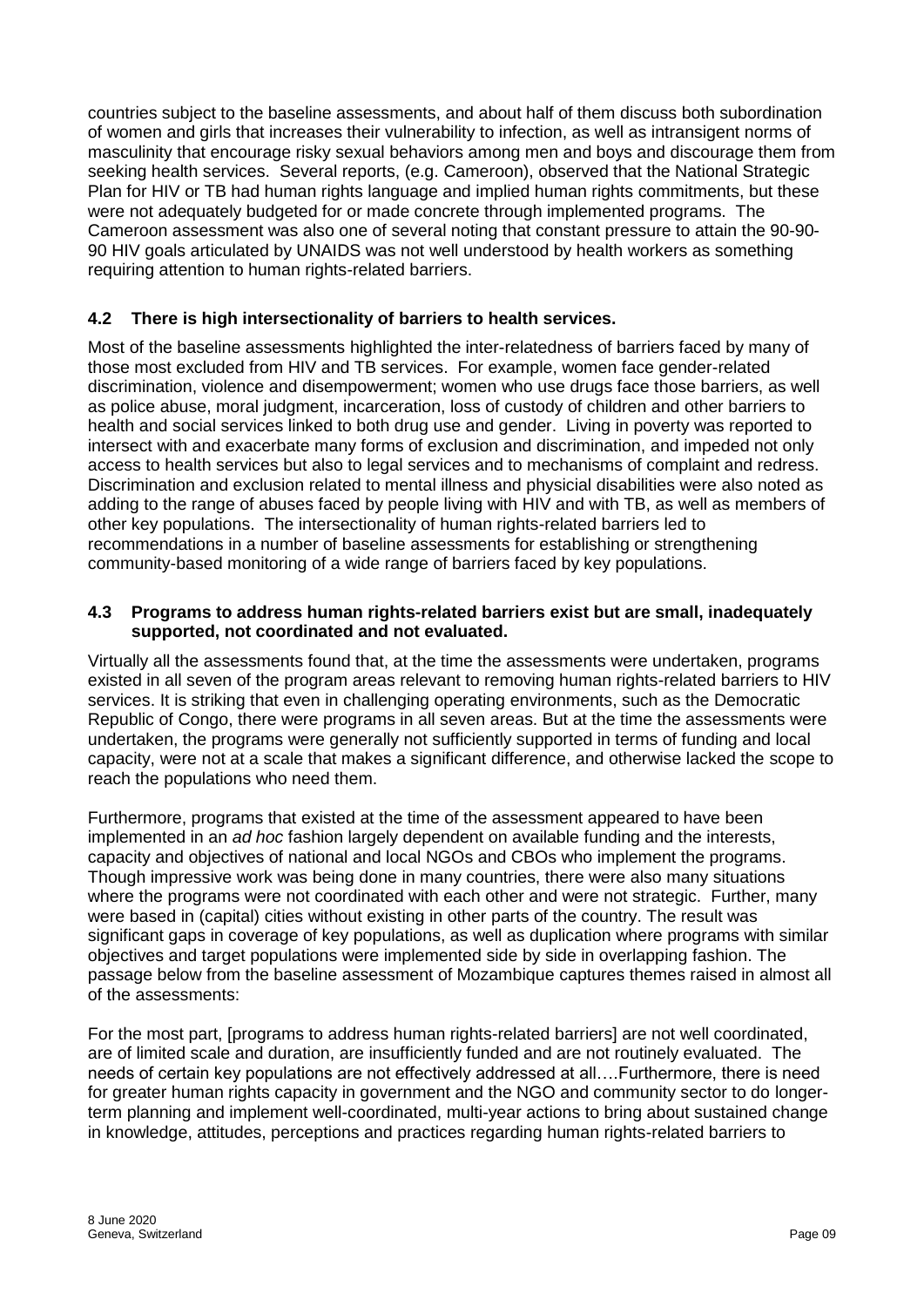services experienced by key and vulnerable populations. Significant and sustained investment of technical and financial resources is needed to ensure that the approach can be fully implemented.<sup>6</sup>

#### **4.4 Programs to remove human rights-related barriers to services are not sufficiently integrated into or linked to the prevention, treatment and key population programming they are meant to support.**

Though the baseline assessments showed that programs to remove barriers to services exist as described above, findings did not indicate that they had been planned and implemented strategically so as to most effectively remove the barriers to existing prevention, treatment and key population programming. This would require the programs to "follow" the national prevention and treatment strategies in that they are rolled out as part of those strategies so as to benefit the same populations that are meant to benefit from prevention, treatment and retention efforts. This would further involve that particular interventions are integrated, where possible, into prevention, treatment and retention programs, e.g. a cohort of community health outreach workers are trained as peer human rights educators or paralegal; key population programming includes legal literacy and community monitoring components; human rights, medical ethics and patients' rights materials are included where health care workers are trained in the latest on provision of treatment. Where there are insufficient prevention and treatment for excluded populations, the programs to remove barriers to services should be designed to overcome that exclusion by empowering excluded populations to know their rights and mobilize and advocate around them, and by changing laws and policies that result in exclusion. The baseline assessments did not show these kinds of linkages, integration or sufficient attention to overcoming exclusion.

#### **4.5 Capacity of and support for key population-led organizations is insufficient.**

It is a consistent theme in the baseline assessments that to bring to scale and sustain programs to reduce human rights-related barriers in many settings it is necessary that organizations led by key populations themselves be meaningfully involved in service delivery. But, as noted in many of the assessments, key population-led organizations often have the poorest access to sustained funding, particularly core funding, and their activities are often hampered by social marginalization and inappropriate criminalization of their staff and those they serve. Like other community-based organizations, they are often in need of building their capacity for program management, design, implementation, monitoring and evaluation, in addition to their capacity for mobilization and policy advocacy. A number of suggestions were made to address these needs, including working with all donors to raise awareness of the need for sustained funding for key population organizations, ensuring that key populations are both represented and listened to in CCMs, and even, in the case of Kyrgyzstan, encouraging key population members to stand for elected office. It is clear from the baseline assessments that finding systematic ways to provide technical and management assistance and sustained funding to key population groups will be central to reducing human rights-related barriers to services in a comprehensive way.

#### **4.6 There is need for adequate support to and roll out of increased monitoring and evaluation efforts.**

Related to the previous point but not exclusive to key population-led organizations, the majority of baseline assessments stressed the need for better and more systematic monitoring and evaluation of programs to reduce human rights-related barriers. The assessment reports note that the lack of rigorous evaluation of such programs is an impediment to securing sustained funding and to scaling up activities. Evaluations that link activities to reduce human rights-related barriers to quantitative evidence on uptake of and adherence to prevention and treatment services are urgently needed, according to the baseline assessments. Almost all of the assessments called for regular repeated administration of the HIV Stigma Index, which has become something of a

<sup>6</sup> See Baseline Assessment for Mozambique, available at<https://www.theglobalfund.org/en/human-rights/>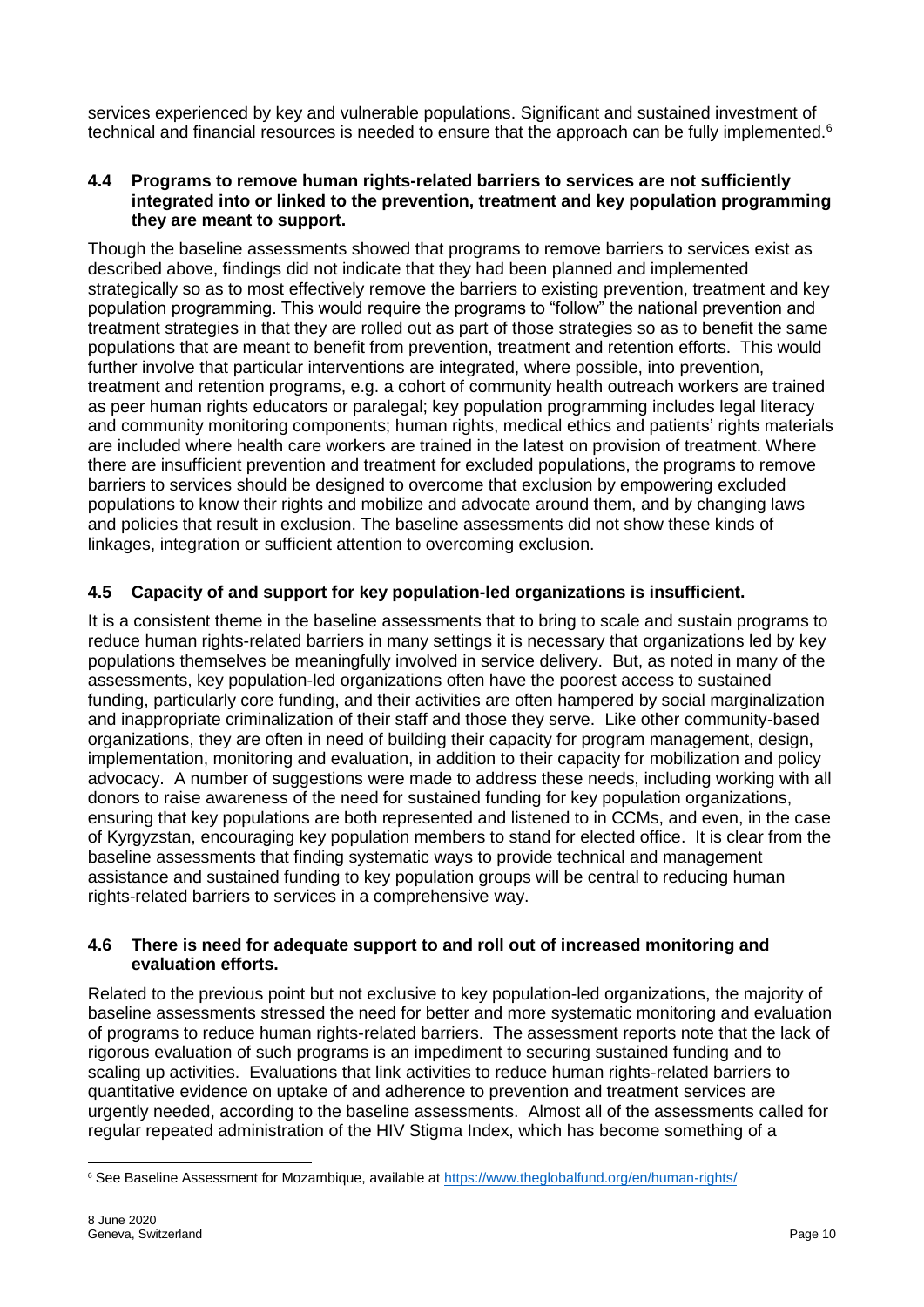standard tool for evaluation of stigma reduction efforts and situation analysis. The regular implementation of more such tools is needed.

#### **4.7 Costs for comprehensive programs are not being met.**

For most of the 20 countries, the estimated annual costs of comprehensive programs to remove human-rights barriers to HIV services was from 2 to 12 times more than the estimated costs of such programs existing in a recent year. For TB, the disparity was even greater, because in some cases, there were no existing programs to reduce human rights-related barriers to TB services. Though the *Breaking Down Barriers* initiative has resulted in significantly increased funding for these programs, it is not yet clear that there is sufficient funding for fully comprehensive national response to the barriers.

#### **4.8 The range of donors available to support programs is limited.**

In many of the countries in the *Breaking Down Barriers* initiative, the Global Fund, through the main allocations of its grants, was the principal supporter of programs to reduce human rightsrelated barriers to health services. In the last funding cycle, the Global Fund increased its support for these programs through additional funding in the form of so-called matching funds. The baseline assessments indicate that other donors have been involved in supporting programs but not to the degree necessary to reach a comprehensive response to human right-related barriers at national level. The baseline assessments catalogue donors in addition to the Global Fund that have supported these programs. These comprise UN agencies, the Stop TB Partnership, USAID and PEPFAR (including through the *Linkages* project now ended), the bilateral assistance agencies of France and Germany among others, Frontline AIDS, the Open Society Foundations, Mac AIDS, Comic Relief, the Elton John Foundation, and a wide range of donors supporting programs for adolescent girls and young women. The lists of donors compiled in the baseline assessments are useful for follow-up mobilization of donors interested in supporting the scale-up to comprehensive levels of programs to reduce human rights-related barriers.

# 5. Findings Related to Particular Program Areas

In addition to the cross-cutting themes described above, the baseline assessments provided a number of observations about particular program areas. Among these are the following:

#### **5.1 One-off activities are inadequate to lead to sustained change or to create local cadres of expertise.**

Many of the assessments concluded that there had been several one-off trainings of health workers, police, corrections officers and other service providers on the importance of human rights and ethics in their service provision, but such trainings alone were seen by key populations and others as inadequate to change attitudes and practices. Further baseline assessments reported development, printing and dissemination of human rights materials with little effect. The majority of the assessments recommend both regular in-service human rights training as well as pre-service human rights training as a regular part of the curricula of medical and nursing schools, schools training other health professionals, police academies and other such institutions. Other ideas to make training more meaningful were also offered, such as repeated surveys of police and health worker knowledge, attitude and practices; development of professional standards and complaints procedures; monitoring certain practices of service providers as part of performance evaluation; ensuring that high-level persons and members of management in the service professions speak out and exemplify respectful practices; and community-based monitoring of provision of services. The report from South Africa noted the importance for the national HIV response of the completion and enforcement of a professional code of ethics for policing "based on international norms and standards".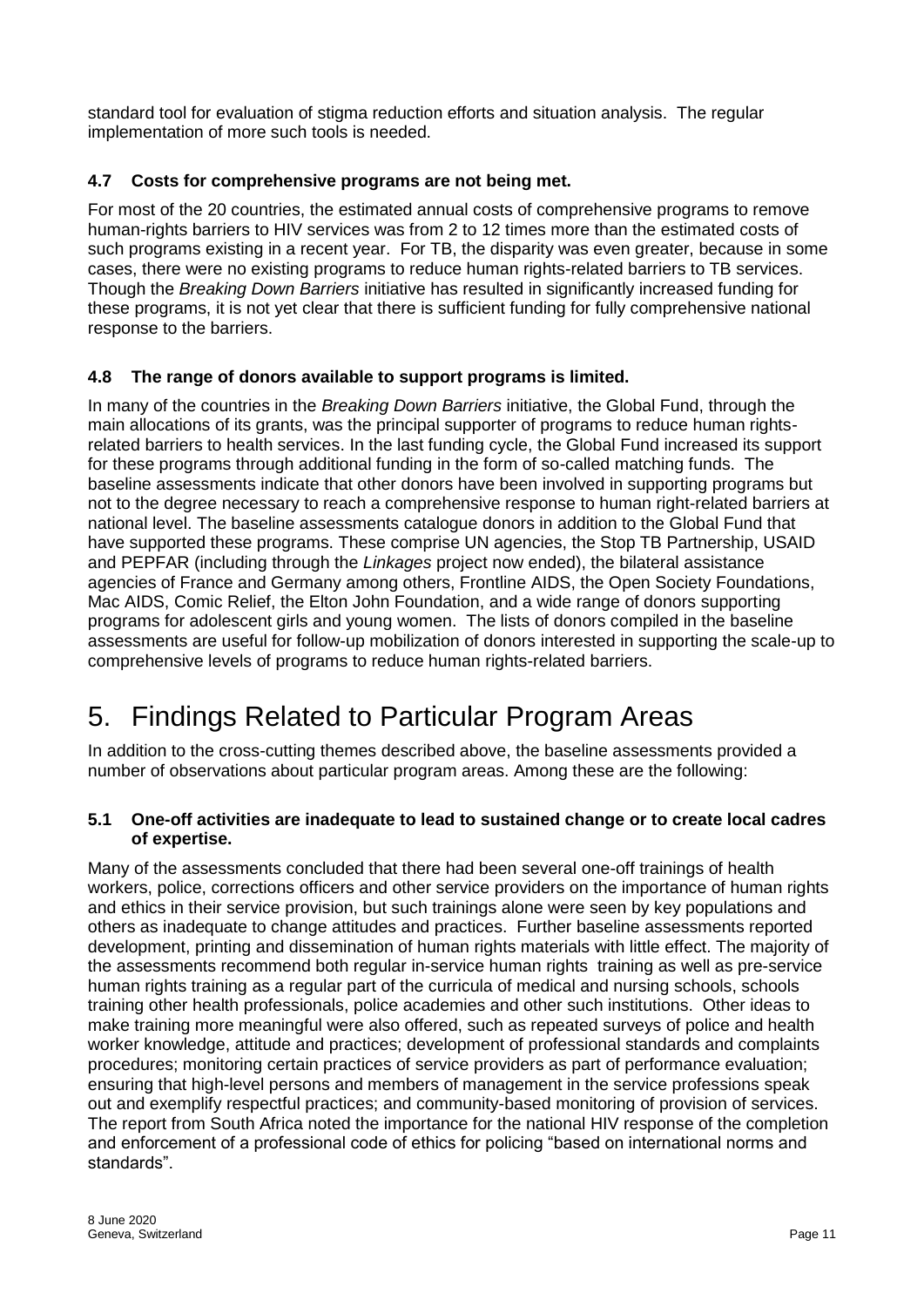In addition to adequately training professionals to provide rights based serve provision, baseline assessments further noted that the training, management and remuneration of peer human rights educators, paralegals and community monitors would go a long way toward the creation of cadres of local expertise that could be built upon and could sustain change.

#### **5.2 There is lack of sufficient attention to barriers in prisons and other closed settings.**

Perhaps more than other assessments in the past, the baseline assessments highlighted the deep insufficiency and poor quality of HIV and TB services in prisons, pretrial detention, police lock-up and other closed settings. Several of the reports, including those from Ukraine, Kyrgyzstan, Tunisia and the Philippines, noted the urgent need for reform of policies related to the overuse of pretrial detention in order to address overcrowding in prisons, which is a direct risk factor for TB and undermines the provision of prevention and treatment services for all diseases. In Ukraine, it was also reported that health policies and regulations do not provide a clear basis for a government responsibility for HIV and TB treatment in prison. Several reports highlighted the continued failure to provide condoms to people in prison and pretrial detention. Several also noted the systematic abuses, including violence, faced by men who have sex with men and transgender persons in prison, particularly when the latter are not housed according to their gender preference.

#### **5.3 Members of key populations do not have sufficient access to justice.**

Virtually all of the reports underscored the profound need for programs to improve access to justice for key populations, including access to legal or paralegal services. In virtually all cases, there are free or subsidized legal aid services of some kind in these countries. But almost all of the reports conclude that legal assistance from qualified lawyers is inadequate to meet demand among people living with or vulnerable to HIV or TB who face discrimination and other abuses. Generally underfunded and weak justice systems were reported to exacerbate this problem in several countries. Some of the baseline assessments suggest ways to motivate more lawyers to be interested in HIV and TB issues or ways to optimize access to a few lawyers, such as the use of mobile legal clinics (as in the Philippines). Perhaps more importantly given the costs of lawyers, several of the assessments recount strategies that rely on peer or community paralegals, or even just people who accompany others to tribunals or other processes, and other approaches that do not depend on access to lawyers. The NGO Namati in Mozambique, as noted in the baseline assessment, uses a combined strategy of supporting community-based monitors who document harmful health practices and work with village health committees to ensure that users of health services know their rights and interact effectively with health authorities. Often community structures can change practices and obtain redress for rights violations even without recourse to formal legal assistance. In other countries, efforts to train a critical number of members of key populations as peer paralegals and peer human rights educators have also borne fruit.

#### **5.4 Gender inequality and gender-based violence that lead to vulnerability to HIV, TB and malaria are not being sufficiently addressed.**

While there are national strategies and programs to combat gender-based violence (GBV) in virtually all of the 20 countries, many of the baseline reports concluded that GBV efforts are not adequately linked to HIV services or well understood to be part of improving access to health services. GBV policies and programs were also frequently judged in the baseline assessments to be grossly underfunded, small in scale, and poorly, or not at all, evaluated. GBV programs were noted in several countries to exclude sex workers, women and girls who use drugs, and transgender people. There are a number of programs for adolescent girls and young women in most of the 20 countries, though rarely any that target young people who are also members of key populations. As already noted, programs to address norms of masculinity that put men at increased risk and also undergird violence, risky sexual practices and disempowering attitudes toward women and girls were judged to require substantially more support.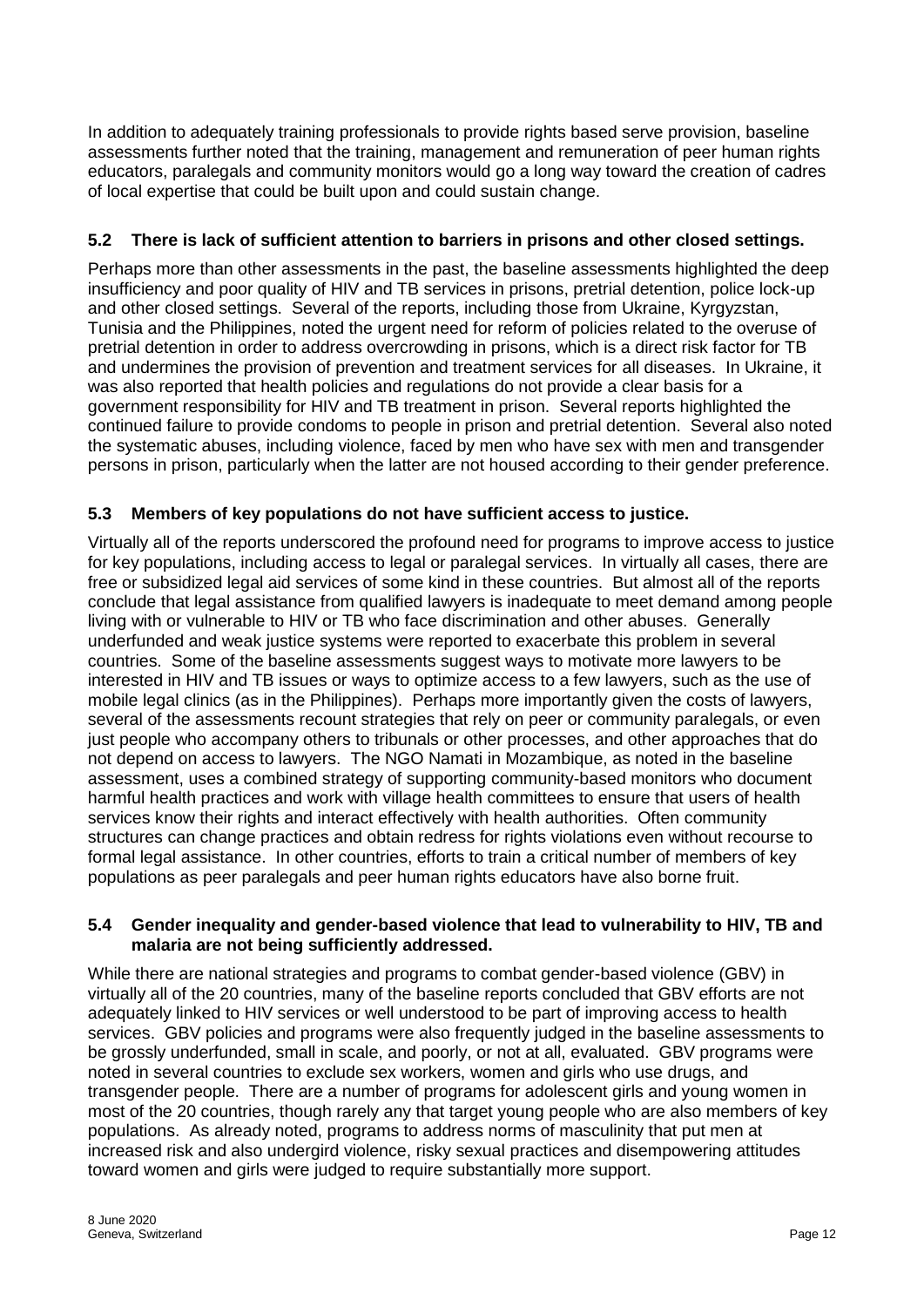#### **5.5 There is insufficient attention to and understanding of human rights-related barriers to TB services.**

A major contribution of the baseline assessments is describing unrecognized human rights barriers to TB services, including stigma based on unscientific ideas about TB, the failure of many countries to provide basic TB protections in risky workplaces, and the inadequate coordination of HIV and TB services for those living with or at risk of coinfection. The baseline assessments also reported an emerging interest in gender issues relevant to TB, some of which are related to gender-linked workplace risks for miners, construction workers and other professions likely to be occupied by men. Another such issue involves the stigma TB-affected women face from the belief that a woman who has had TB cannot bear children or is unhygienic, as reported in a few countries. The lack of support for TB-oriented NGOs and patient groups to increase their capacity to recognize and address human rights-related barriers to TB services is noted in several reports. The proposed comprehensive responses to human rights-related barriers to TB services in the baseline reports are the first such proposals made for multiple countries.

#### **5.6 The understanding of human rights-related barriers to malaria services is in its earliest phase.**

The study of human rights-related barriers to malaria services has not been pursued as it has in the case with HIV and to a lesser degree with TB. It is not surprising that the few baseline assessments to investigate malaria found that human rights thinking among practitioners and affected communities is not well established or clear. But the assessments helped to open some discussion, as in Uganda, about barriers faced by women because of lack of decision-making power or control of resources in the household, for example, or the types of exclusion faced by mobile populations and migrants in some parts of the country that increased their vulnerability to malaria. Strategies to improve opportunities for meaningful participation of affected communities in decision-making about malaria service provision can build on lessons from human rights-related work in TB and HIV. As noted in the Uganda baseline report, the new tool called the Malaria Matchbox, developed with Global Fund support, will be useful as countries seek to assess social and human rights-related determinants of access to malaria prevention, diagnosis and care.

### 6. Limitations of the Baseline Assessments

The baseline studies were necessarily rapid assessments, limited to relatively short periods of data collection in-country. As a result, the baseline research teams often could not reach all key and vulnerable population groups and representatives and other stakeholders with whom they wished to interact. In some countries, it was possible to complement the in-country assessment with phone calls and email exchanges, but this was not always the case. In addition, some members of key populations may have feared speaking out because of the prospect of repressive policing or criminal sanctions. In some countries, it was possible to visit stakeholders only in a relatively small number of locations. The baseline assessment explain the selection of locations, often focusing on high-impact areas for the three diseases or the places where key population groups were present, but this selectivity necessarily excluded some locations and populations of interest.

In the early phase of the *Breaking Down Barriers* initiative, it was intended that the baseline assessments would be completed in time to inform the countries' proposals for the additional funding available through the initiative. Unfortunately, in a few countries, the baseline studies were delayed, and the matching fund proposals did not benefit from their analysis. In some cases, delays were caused by having to wait for ethics approval for the assessments.

Cost estimations were reported by the baseline assessment teams to be particularly difficult. In many cases, program managers did not have good information on fixed and variable costs of programs and could not project what it would cost to scale up their activities. Even programs that had been evaluated with some rigor often did not have good information on costs or cost